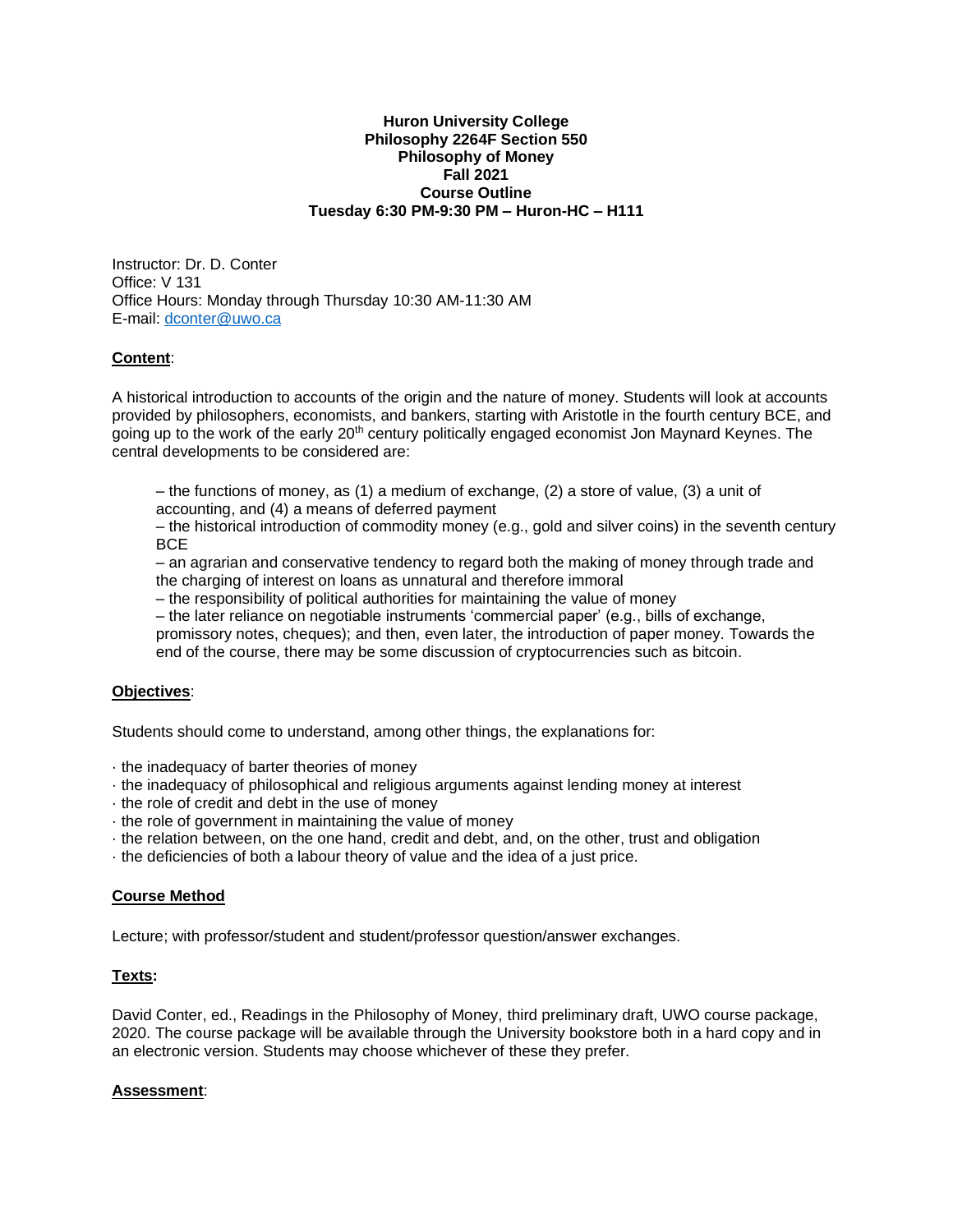Students' grades will be determined on the basis of **two very short essays for which no outside research is required** – each 4-5 pages in length, and **each worth 33 %** – for a total of **66 %**.

There will also be a **final examination** worth **34 %**.

1. **The due dates for the essays are Monday, October 4 and Monday, November 1.**

The essays **MUST** uploaded as a PDF file to **OWL** by noon on the relevant due dates. For each essay, the topic will appear on **OWL** at approximately 10 AM, one week preceding the due date. **Note that you have** *one week* **in which to complete each assignment. Obviously, you need to arrange your work schedule appropriately.**

**Under no circumstances will extensions be granted by me acting alone Students who fail to submit an essay on time must consult the Academic Counsellor. In such a case, if there is a recommendation from the Academic Counsellor, students who get such a recommendation from the Academic Counsellor must submit their assignments within 48 hours of the Academic Counsellor's recommendation. Notwithstanding the above, students who FOR ANY REASON AT ALL fail to submit the two essays at the appropriate time will not be permitted to write the final exam.**

2. The **final exam** will be written during the final exam period at a date and time specified by the University.

More information about the format will be provided on the last day of class.

Students who for any reason at all miss the scheduled final exam and are granted permission to write the special final on the date specified by the College must understand that both the content and the format of the special final may be different from the regularly scheduled final exam.

### **Syllabus**

(The proper names which occur in the syllabus below are the names of chapters in the course package.)

**Week 1 September 13-17**  Aristotle

**Week 2 September 20-24** Thomas Aquinas

**Week 3 September 27-October 1** Oresme + Dumoulin

**Week 4, October 4-8** John Locke

**Week 5 October 11-15** David Hume

**Week 6 October 18-22** Adam Smith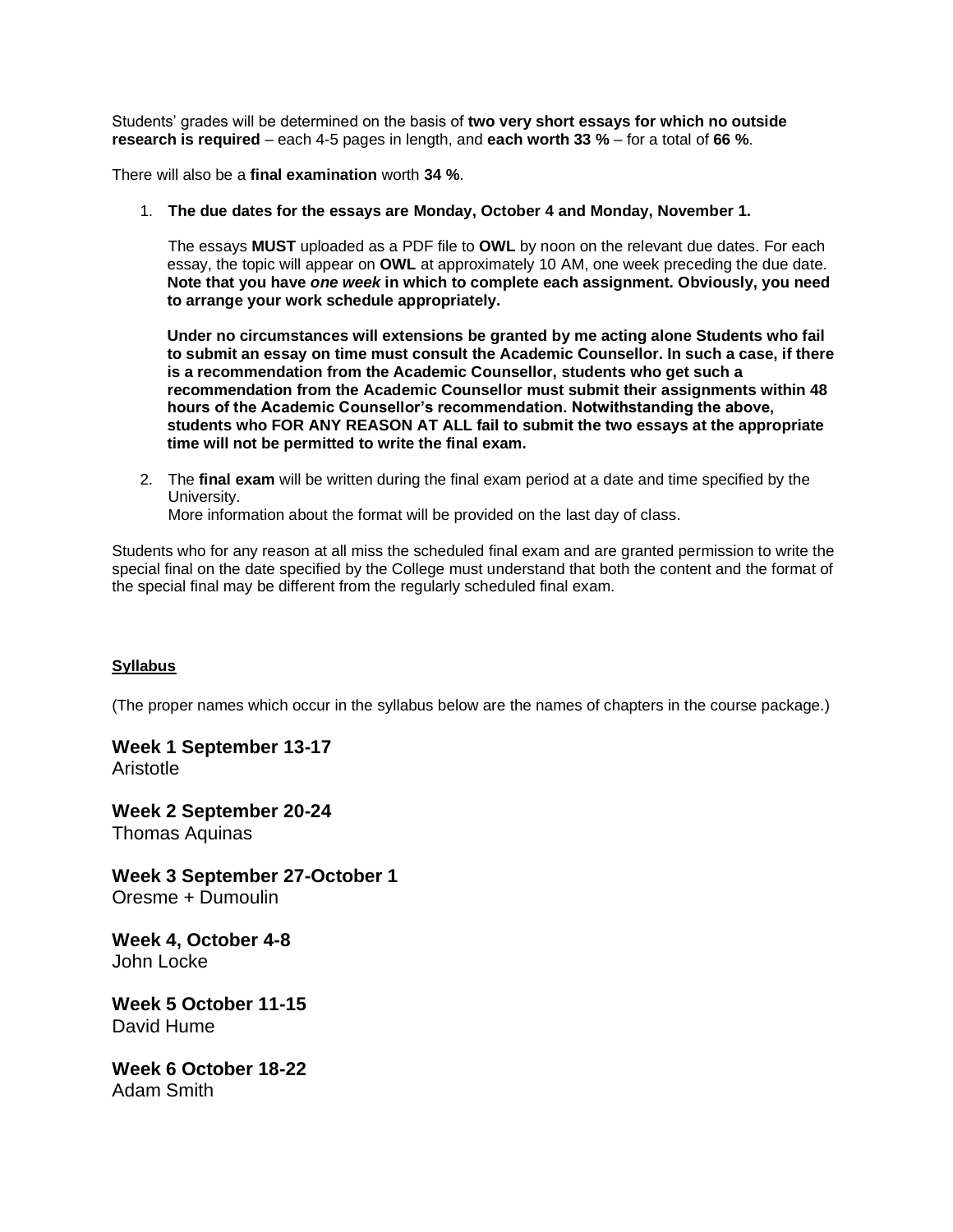**Week 7 October 25-29** Henry Thornton

**Week 8 November 1-5** No classes: Reading Week

**Week 9 November 8-12** David Ricardo

**Week 10 November 15-19** Karl Marx

**Week 11 November 22-26** John Stuart Mill

**Week 12 November 29-December 3** John Maynard Keynes

**Week 13 December 6-8 Review; examination issues**



# **Appendix to Course Outlines: Academic Policies & Regulations 2021 - 2022**

# **Prerequisite and Antirequisite Information**

Students are responsible for ensuring that they have successfully completed all course prerequisites and that they have not completed any course antirequisites.Unless you have either the requisites for this course or written special permission from your Dean to enroll in it, you may be removed from this course and it will be deleted from your record. This decision may not be appealed. You will receive no adjustment to your fees in the event that you are dropped from a course for failing to have the necessary prerequisites.

# **Pandemic Contingency**

In the event of a COVID-19 resurgence during the course that necessitates the course delivery moving away from face-to-face interaction, all remaining course content will be delivered entirely online, typically using a combination of synchronous instruction (i.e., at the times indicated in the timetable) and asynchronous material (e.g., posted on OWL for students to view at their convenience). Any remaining assessments will also be conducted online at the discretion of the course instructor. In the unlikely event that changes to the grading scheme are necessary, these changes will be clearly communicated as soon as possible.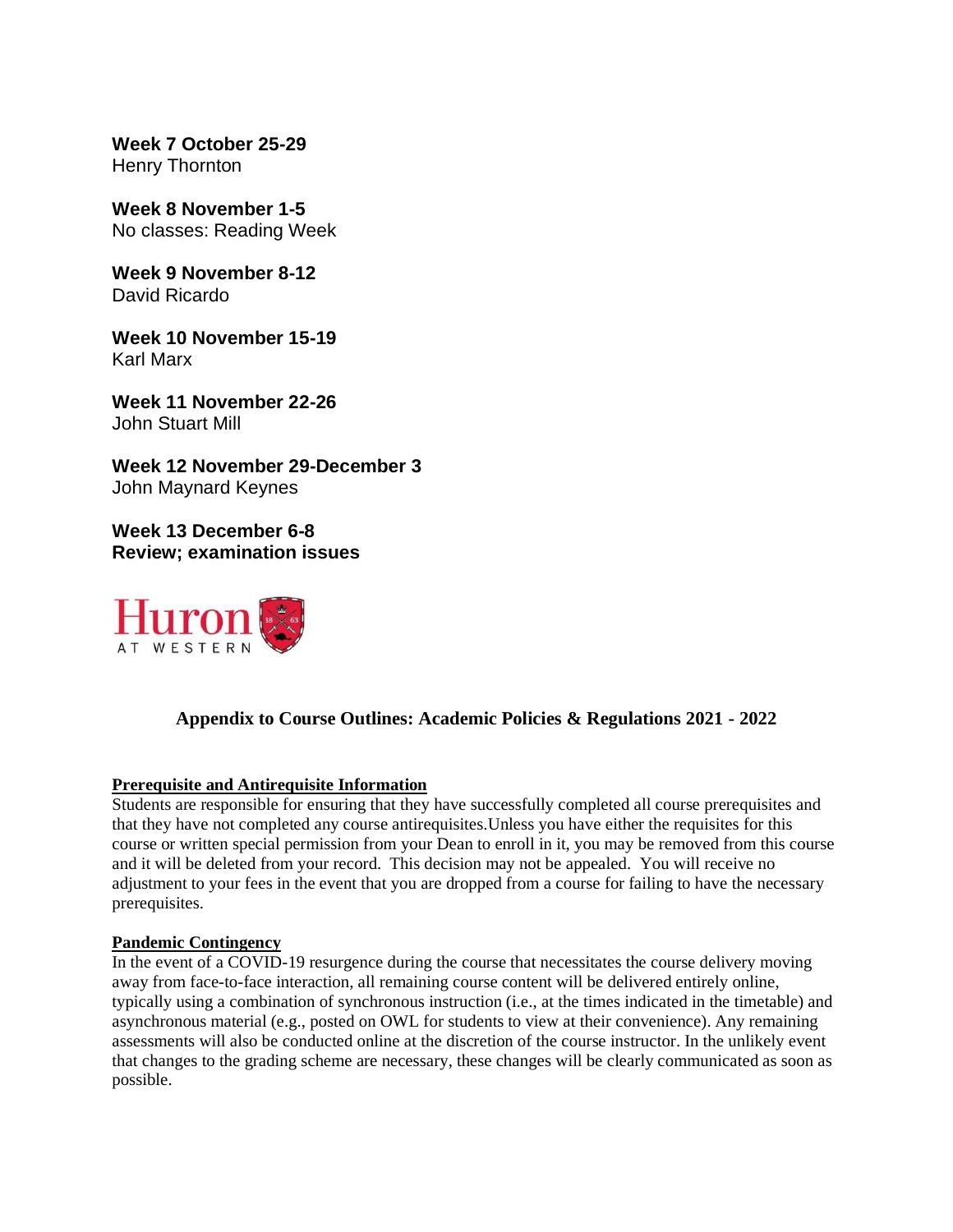# **Student Code of Conduct**

Membership in the community of Huron University College and Western University implies acceptance by every student of the principle of respect for the rights, responsibilities, dignity and well-being of others and a readiness to support an environment conducive to the intellectual and personal growth of all who study, work and live within it. Upon registration, students assume the responsibilities that such registration entails. While in the physical or online classroom, students are expected to behave in a manner that supports the learning environment of others. Please review the Student Code of Conduct at: [https://huronatwestern.ca/sites/default/files/Res%20Life/Student%20Code%20of%20Conduct%20-](https://huronatwestern.ca/sites/default/files/Res%20Life/Student%20Code%20of%20Conduct%20-%20Revised%20September%202019.pdf) [%20Revised%20September%202019.pdf.](https://huronatwestern.ca/sites/default/files/Res%20Life/Student%20Code%20of%20Conduct%20-%20Revised%20September%202019.pdf)

# **Attendance Regulations for Examinations**

A student is entitled to be examined in courses in which registration is maintained, subject to the following limitations:

- 1) A student may be debarred from writing the final examination for failure to maintain satisfactory academic standing throughout the year.
- 2) Any student who, in the opinion of the instructor, is absent too frequently from class or laboratory periods in any course will be reported to the Dean of the Faculty offering the course (after due warning has been given). On the recommendation of the Department concerned, and with the permission of the Dean of that Faculty, the student will be debarred from taking the regular examination in the course. The Dean of the Faculty offering the course will communicate that decision to the Dean of the Faculty of registration.

Review the policy on Attendance Regulations for Examinations here: [https://www.uwo.ca/univsec/pdf/academic\\_policies/exam/attendance.pdf.](https://www.uwo.ca/univsec/pdf/academic_policies/exam/attendance.pdf)

# **Statement on Academic Offences**

Scholastic offences are taken seriously and students are directed to read the appropriate policy, specifically, the definition of what constitutes a Scholastic Offence, at the following website: [https://www.uwo.ca/univsec/pdf/academic\\_policies/appeals/scholastic\\_discipline\\_undergrad.pdf.](https://www.uwo.ca/univsec/pdf/academic_policies/appeals/scholastic_discipline_undergrad.pdf) The appeals process is also outlined in this policy as well as more generally at the following website: [https://www.uwo.ca/univsec/pdf/academic\\_policies/appeals/appealsundergrad.pdf.](https://www.uwo.ca/univsec/pdf/academic_policies/appeals/appealsundergrad.pdf)

# **Turnitin.com**

All required papers may be subject to submission for textual similarity review to the commercial plagiarism detection software under license to the University for the detection of plagiarism. All papers submitted for such checking will be included as source documents in the reference database for the purpose of detecting plagiarism of papers subsequently submitted to the system. Use of the service is subject to the licensing agreement, currently between The University of Western Ontario and Turnitin.com [\(http://www.turnitin.com\)](http://www.turnitin.com/).

# **Statement on Use of Electronic Devices**

It is not appropriate to use electronic devices (such as, but not limited to, laptops, cell phones) in the classroom for non-classroom activities. Such activity is disruptive and distracting to other students and to the instructor, and can inhibit learning. Students are expected to respect the classroom environment and to refrain from inappropriate use of technology and other electronic devices in class.

# **Statement on Use of Personal Response Systems ("Clickers")**

Personal Response Systems ("clickers") may be used in some classes. If clickers are to be used in a class, it is the responsibility of the student to ensure that the device is activated and functional. Students must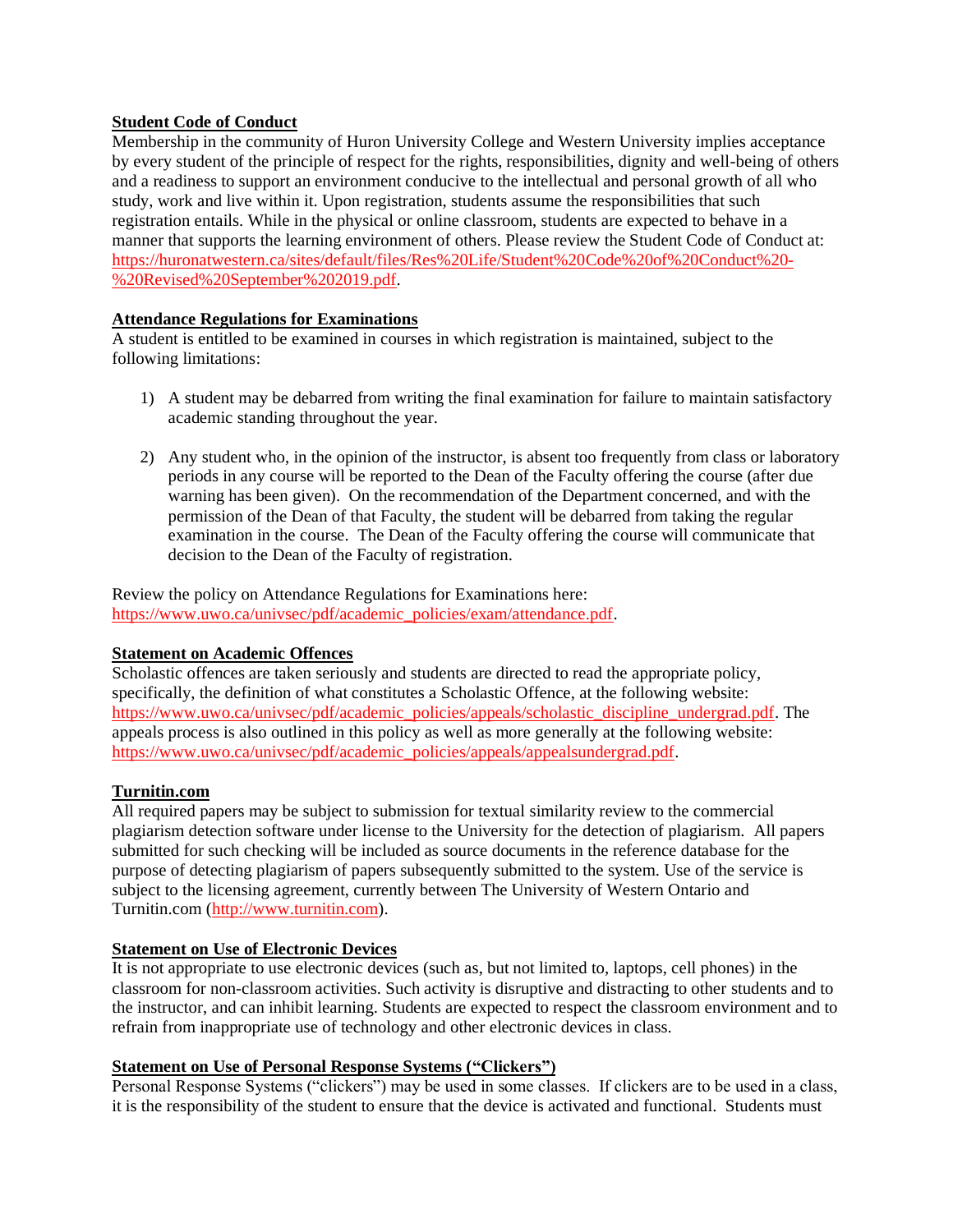see their instructor if they have any concerns about whether the clicker is malfunctioning. Students must use only their own clicker. If clicker records are used to compute a portion of the course grade:

- the use of somebody else's clicker in class constitutes a scholastic offence
- the possession of a clicker belonging to another student will be interpreted as an attempt to commit a scholastic offence.

### **Academic Consideration for Missed Work**

Students who are seeking academic consideration for missed work during the semester may submit a selfreported absence form online provided that the absence is **48 hours or less** and the other conditions specified in the Senate policy at

[https://www.uwo.ca/univsec/pdf/academic\\_policies/appeals/accommodation\\_illness.pdf](https://www.uwo.ca/univsec/pdf/academic_policies/appeals/accommodation_illness.pdf) are met.

Students whose absences are expected to last **longer than 48 hours**, or where the other conditions detailed in the policy are not met (e.g., work is worth more than 30% of the final grade, the student has already used 2 self-reported absences, the absence is during the final exam period), may receive academic consideration by submitting a Student Medical Certificate (for illness) or other appropriate documentation (for compassionate grounds). The Student Medical Certificate is available online at [https://www.uwo.ca/univsec/pdf/academic\\_policies/appeals/medicalform.pdf.](https://www.uwo.ca/univsec/pdf/academic_policies/appeals/medicalform.pdf)

All students pursuing academic consideration, regardless of type, must contact their instructors no less than 24 hours following the end of the period of absence to clarify how they will be expected to fulfill the academic responsibilities missed during their absence. **Students are reminded that they should consider carefully the implications of postponing tests or midterm exams or delaying submission of work, and are encouraged to make appropriate decisions based on their specific circumstances.**

Students who have conditions for which academic accommodation is appropriate, such as disabilities or ongoing or chronic health conditions, should work with Accessible Education Services to determine appropriate forms of accommodation. Further details concerning policies and procedures may be found at: [http://academicsupport.uwo.ca/.](http://academicsupport.uwo.ca/)

# **Policy on Academic Consideration for a Medical/ Non-Medical Absence**

# **(a) Consideration on Medical Grounds for assignments worth** *less than 10%* **of final grade: Consult Instructor Directly and Contact Academic Advising**

When seeking consideration on **medical grounds** for assignments worth *less than 10%* of the final course grade, and if the student has exceeded the maximum number of permissible Self-Reported absences, the student should contact the instructor directly. The student need only share broad outlines of the medical situation. The instructor **may** require the student to submit documentation to the academic advisors, in which case she or he will advise the student and inform the academic advisors to expect documentation. If documentation is requested, the student will need to complete and submit the [Student Medical Certificate.](https://www.uwo.ca/univsec/pdf/academic_policies/appeals/medicalform_15JUN.pdf) The instructor may not collect medical documentation. The advisors will contact the instructor when the medical documentation is received, and will outline the severity and duration of the medical challenge as expressed on the Student Medical Certificate and in any other supporting documentation. The student will be informed that the instructor has been notified of the presence of medical documentation, and will be instructed to work as quickly as possible with the instructor on an agreement for accommodation.

**(b) Consideration on Non-Medical Grounds: Consult Huron Support Services/Academic Advising, or email [huronsss@uwo.ca.](mailto:huronsss@uwo.ca)**